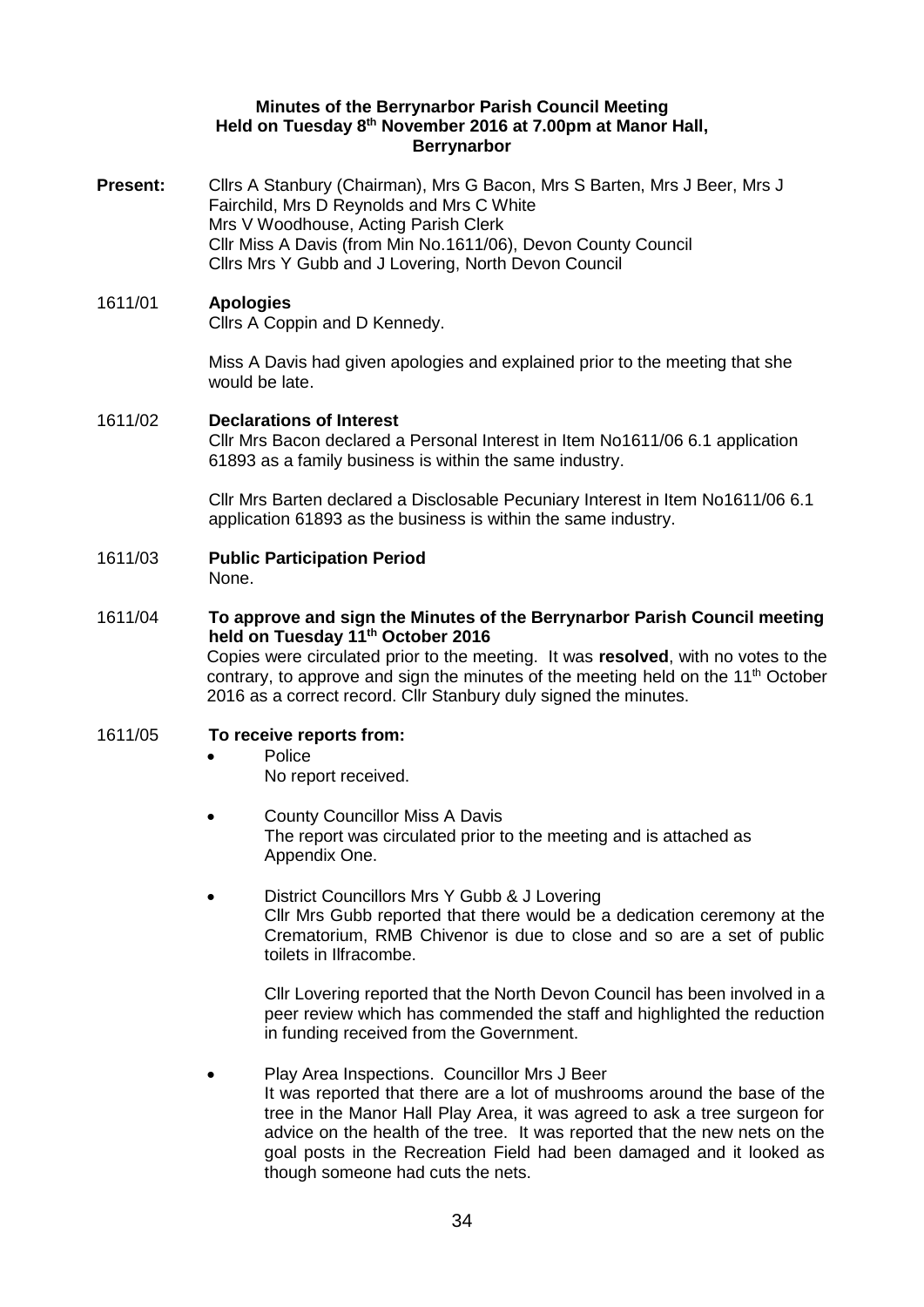- Councillor Mrs D Reynolds, Manor Hall It was noted that the meeting had been postponed, therefore, there was nothing to report, however, a fund raising event had been arranged with the Military Wives and the Manor Hall was very grateful.
- Footpaths Report Councillor Mrs White Cllr Mrs White reported that the sign for footpath 20 had been felled, it was noted that this had been reported to the Footpaths' Warden. It was noted that a Bridle Path sign had been sprayed green so the word Bridle could no longer be seen. It was agreed to report this to DCC.
- Dog Exercise area Councillor Mrs White Cllr Mrs White reported that the grass has been cut.
- Meetings/events attended by Councillors/Clerk Councillors had attended Data Protection training and there were handouts for those that were unable to attend.

#### 1611/06 **Planning & Planning Correspondence**

Planning Applications: to consider Planning Applications received to date 6.1 Planning Applications: to consider Planning Applications received to date

Cllrs Mrs Bacon declared a Personal Interest and Mrs Barten declared a Disclosable Pecuniary Interest and left the meeting for the following item.

**61893** Demolition, alteration, conversion and upgrading of toilet/shower block to create improved toilet/shower facilities and staff accommodation Location: Watermouth Valley Camping Park, Berrynarbor, Ilfracombe Applicant: Mr Wassall

It was **resolved**, with no votes to the contrary, to make no comment, the application should be determined in line with local policy.

Cllrs Miss Davis entered the meeting.

Cllrs Mrs Bacon and Mrs Barten returned to the meeting.

**62022** Extension to dwelling, conversion of garage to craft room together with proposed covered carport and storage outbuilding. Location: 85 Berrydown, Combe Martin, Ilfracombe Applicant: Mr and Mrs Haines

It was **resolved**, with no votes to the contrary, to recommend Approval.

6.2 Planning Decisions: to note Planning Decisions received to date North Devon Council, the determining authority, has given approval for the following applications:

**61629** Change of use of agricultural field to equestrian use with creation of bank, level area and hardcore trace at Goosewell, Hagginton Hill, Berrynarbor.

It was **resolved**, with no votes to the contrary, to note the information.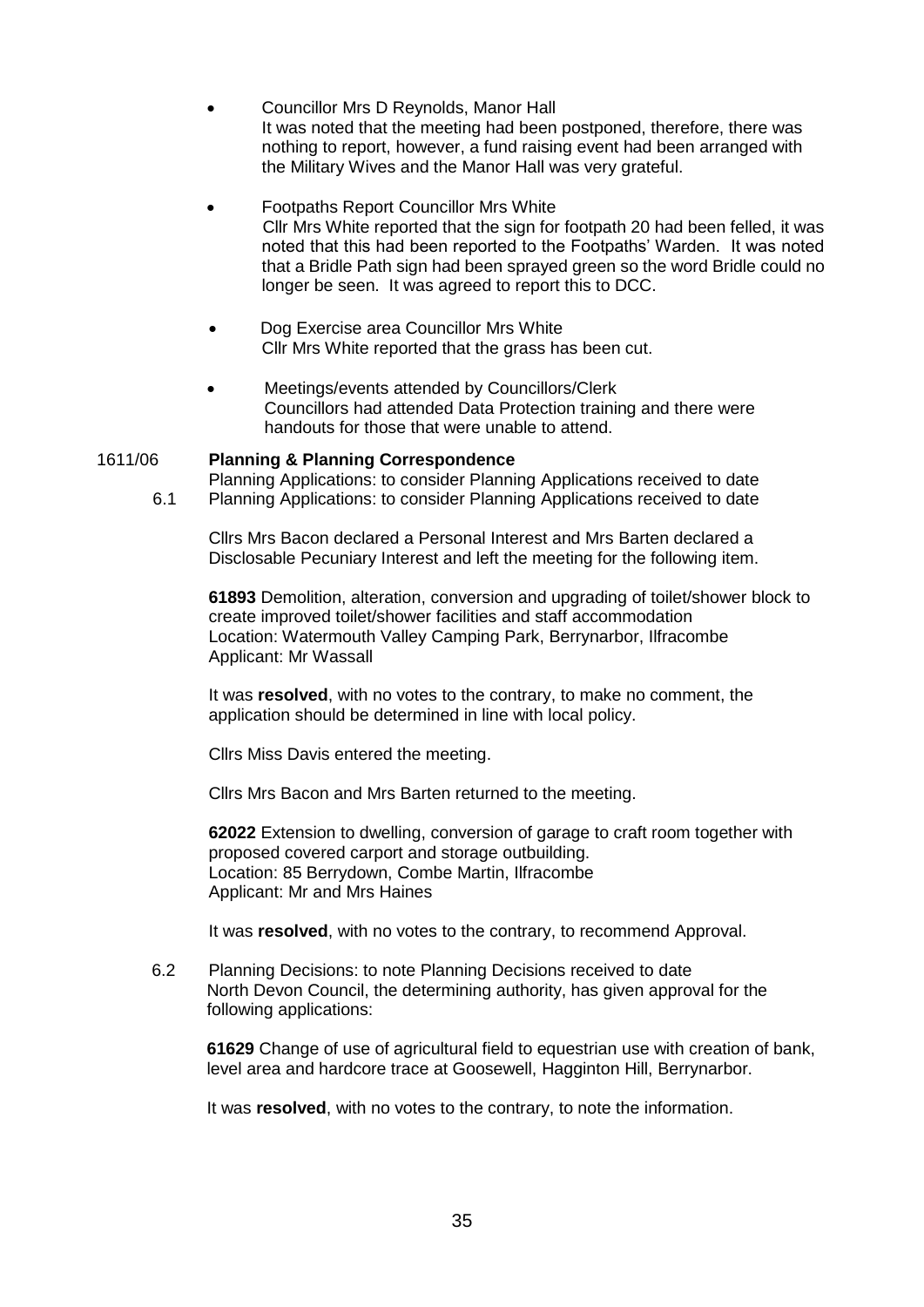### 1611/07 **Matters to Note** (correspondence is available from the Clerk unless otherwise stated)

- DALC October & November Newsletter
- Completion of Monthly Defibrillator report
- Healthwatch Voices Autumn Issue
- Clerks & Councils Direct November 2016 issue

It was **resolved**, with no votes to the contrary, to note the above.

# 1611/08 **To approve payments and receipts to date**

The following payments were received: -

### **Payments 12th October – 8 th November 2016**

| <b>Clerk's November Salary</b>                                         |          |                                               | £238.70 (Net) |
|------------------------------------------------------------------------|----------|-----------------------------------------------|---------------|
| Expenses:                                                              | Mileage  | $8/11/2016$ 39 miles $\textcircled{0}$ 0.45 = | £17.55        |
|                                                                        | Postage: | $3 \times 2^{nd}$ class stamps @ 055 =        | £1.65         |
| Total:                                                                 |          |                                               | £257.90       |
| <b>HMRC PAYE</b>                                                       |          |                                               | £59.60        |
| <b>Public Toilet Cleaning October</b>                                  |          |                                               | £56.25        |
| South West Water - Public Toilets                                      |          |                                               | £91.30        |
| Westward IT – Laptop & Licence for Office                              |          |                                               | £744          |
| GL Songhurst – Repairs to shelters etc                                 |          |                                               | £708          |
| <b>Opus - Electricity Public Toilets</b>                               |          |                                               | £12.60        |
| Buckets and Sparkles - Deep Clean of Public Toilets                    |          |                                               | £100          |
| Westward IT - External backup hard drive                               |          |                                               | £72           |
| <b>Grant Thornton Audit Fees</b>                                       |          |                                               | £240          |
| <b>Payments total:</b>                                                 |          |                                               | £2,341.65     |
| Receipts 12 <sup>th</sup> October 2016 - 8 <sup>th</sup> November 2016 |          |                                               |               |
| <b>HMRC - VAT Return</b>                                               |          |                                               | £5,977.16     |
| Interest                                                               |          |                                               | £0.74         |
| Donation                                                               |          |                                               | £500          |
|                                                                        |          |                                               |               |

# **Receipts total: £6,477.90**

It was **resolved**, with no votes to the contrary, to approve the above payments and receipts.

#### 1611/09 **To receive budget review**

The budget review and bank reconciliation were circulated prior to the meeting and it was **resolved**, with no votes to the contrary, to note the information.

#### 1611/10 **To receive notice of conclusion of audit for year ended 31st March 20 16**

Members were informed that the audit for the year ended 31<sup>st</sup> March 2016 had been completed and all of the issues highlighted had been addressed or considered. It was **resolved**, with no votes to the contrary, to note the information**.** 

# 1611/11 **To consider draft budgets for the financial year 2017/2018**  Members considered the draft budgets and it was agreed to produce a draft

budget based on a precept increase of 2% to cover rising costs.

# 1611/12 **To review the following policies**

- a) Financial Risk Assessment
- b) Information available under the Model Publication Scheme
- c) Complaints Procedure